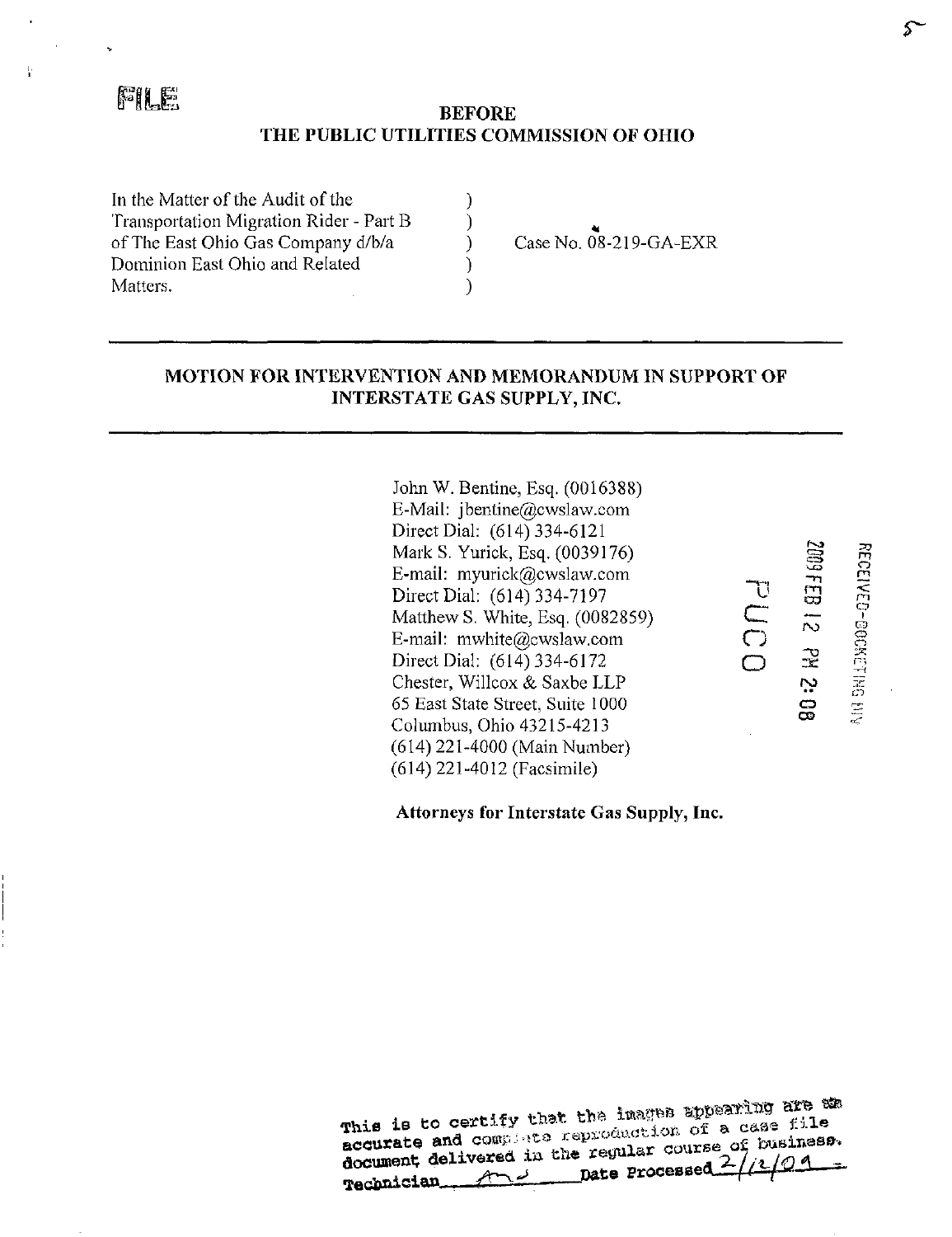## BEFORE THE PUBLIC UTILITIES COMMISSION OF OHIO

| In the Matter of the Audit of the                                             |                          |
|-------------------------------------------------------------------------------|--------------------------|
| Transportation Migration Rider - Part B<br>of The East Ohio Gas Company d/b/a | Case No. $08-219-GA-EXR$ |
| Dominion East Ohio and Related                                                |                          |
| Matters.                                                                      |                          |
| <b>Contract District</b>                                                      |                          |
| アプリント                                                                         |                          |
|                                                                               |                          |

## MOTION FOR INTERVENTION AND MEMORANDUM IN SUPPORT OF INTERSTATE GAS SUPPLY, INC.

#### I. MOTION FOR INTERVENTION

Pursuant to Ohio Revised Code ("RC") § 4903.221 and Ohio Administrative Code ("OAC") 4901-1-11, Interstate Gas Supply Inc. ("IGS") respectfully moves the Public Utilities Commission of Ohio ("Commission") for leave to intervene in the above-captioned docket, for the reasons more fully set forth below in the Memorandum in Support.

## II. MEMORANDUM IN SUPPORT

IGS respectfully submits that it is entitled to intervene in this proceeding. For purposes of considering requests for leave to intervene in a Commission proceeding, OAC 4901-1-11(A) provides that:

Upon timely motion, any person shall be permitted to intervene in a proceeding upon a showing that: ... (2) The person has a real and substantial interest in the proceeding, and the person is so situated that the disposition of the proceeding may, as a practical matter, impair or impede his or her ability to protect that interest, unless the person's interest is adequately represented by existing parties.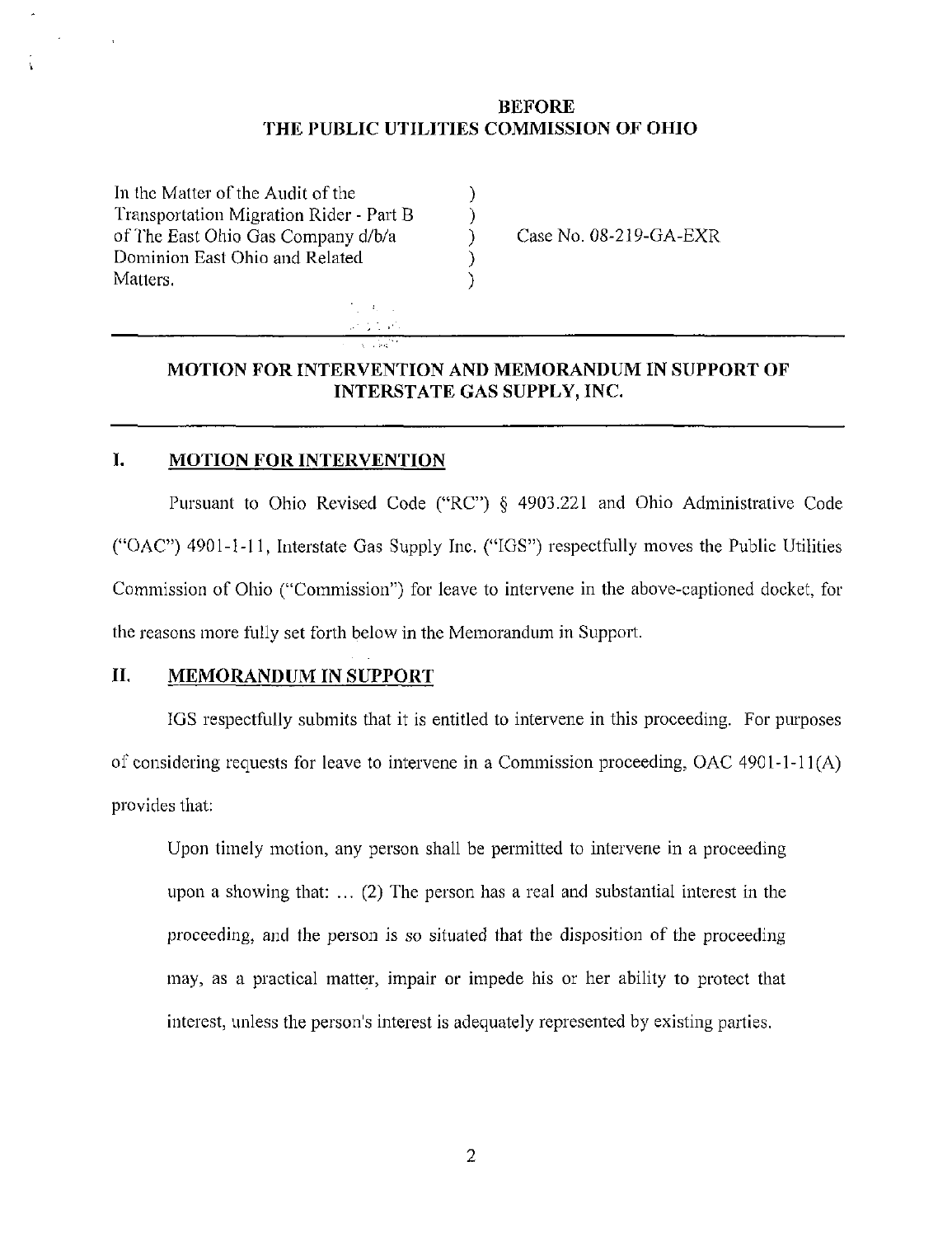Further, RC § 4903.221(B) and OAC 4901-1-11(B) provide that the Commission, in ruling upon applications to intervene in its proceedings, shall consider the following criteria:

(1) The nature and extent of the prospective intervenor's interest; (2) The legal position advanced by the prospective intervenor and its probable relation to the merits of the case; (3) Whether the intervention by the prospective intervenor will unduly prolong or delay the proceedings; (4) Whether the prospective intervenor will significantly contribute to full development and equitable resolution of the factual issues.

OAC 4901-1-11(B) also provides that an additional factor in considering a request to intervene will be the extent to which the person's interest is represented by existing parties.

IGS is a certificated competitive natural gas supplier that serves substantial end-user loads on The East Ohio Gas Company d/b/a Dominion East Ohio ("DEO") transportation and Choice programs. The above-captioned proceeding involves the audit of the costs recovered through DEO's transportation mitigation ("TMR") rider. The TMR Rider is applicable to several of the Choice rate schedules on which IGS supplies gas to customers, and therefore the TMR rider directly impacts the rates paid by IGS customers. Accordingly, IGS has direct, real, and substantial interests in this proceeding. The disposition of this proceeding without IGS's full participation will prejudice and impede IGS's ability to protect its substantial business interests in this proceeding.

Further, others participating in this proceeding do not represent IGS's interests. Inasmuch as others participating in this proceeding cannot adequately protect IGS's interests, it would be inappropriate to determine this proceeding without IGS's participation. IGS submits

 $\mathfrak{Z}$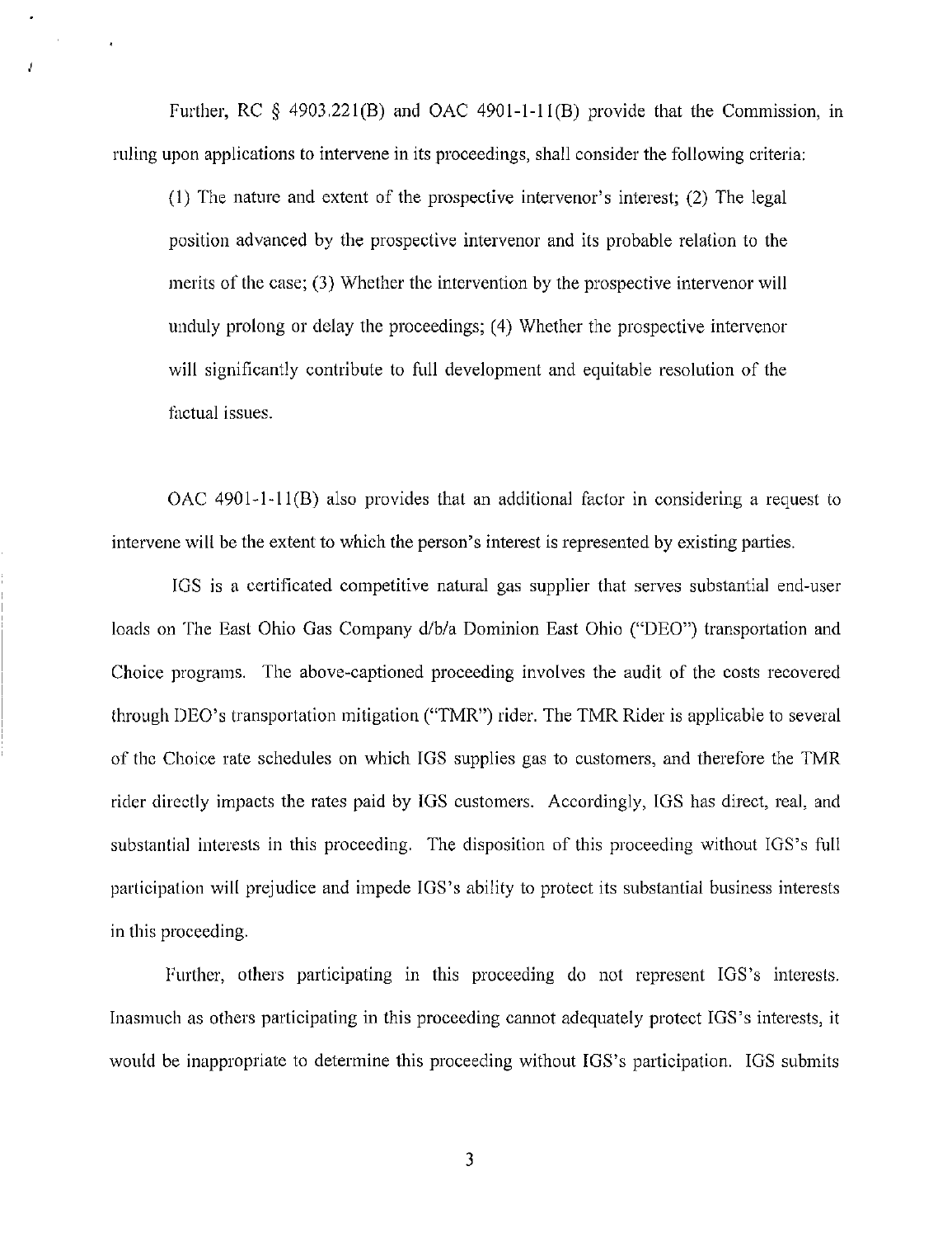that its unique perspectives will contribute to the full, equitable, and expeditious resolution of this proceeding. Finally, IGS's timely intervention will not unduly delay the proceeding, or unjustly prejudice the interests of any existing party to this proceeding.

## III. CONCLUSION

For the reasons set forth above, IGS respectfully requests the Commission grant IGS's request to intervene in the above-captioned docket.

Respectfully submitted,

John W. Bentine, Esq. (0016388) E-Mail: jbentine@cwslaw.com Direct Dial: (614) 334-6121 Mark S. Yurick, Esq. (0039176) E-mail: myurick@cwslaw.com Direct Dial: (614)334-7197 Matthew S. White, Esq. (0082859) E-mail: [mwhite@cwslaw.com](mailto:mwhite@cwslaw.com)  Direct Dial: (614) 334-6172 Chester, Willcox & Saxbe LLP 65 East State Street, Suite 1000 Columbus, Ohio 43215-4213 (614) 221-4000 (Main Number) (614) 221-4012 (Facsimile)

Attorneys for Interstate Gas Supply, Inc.